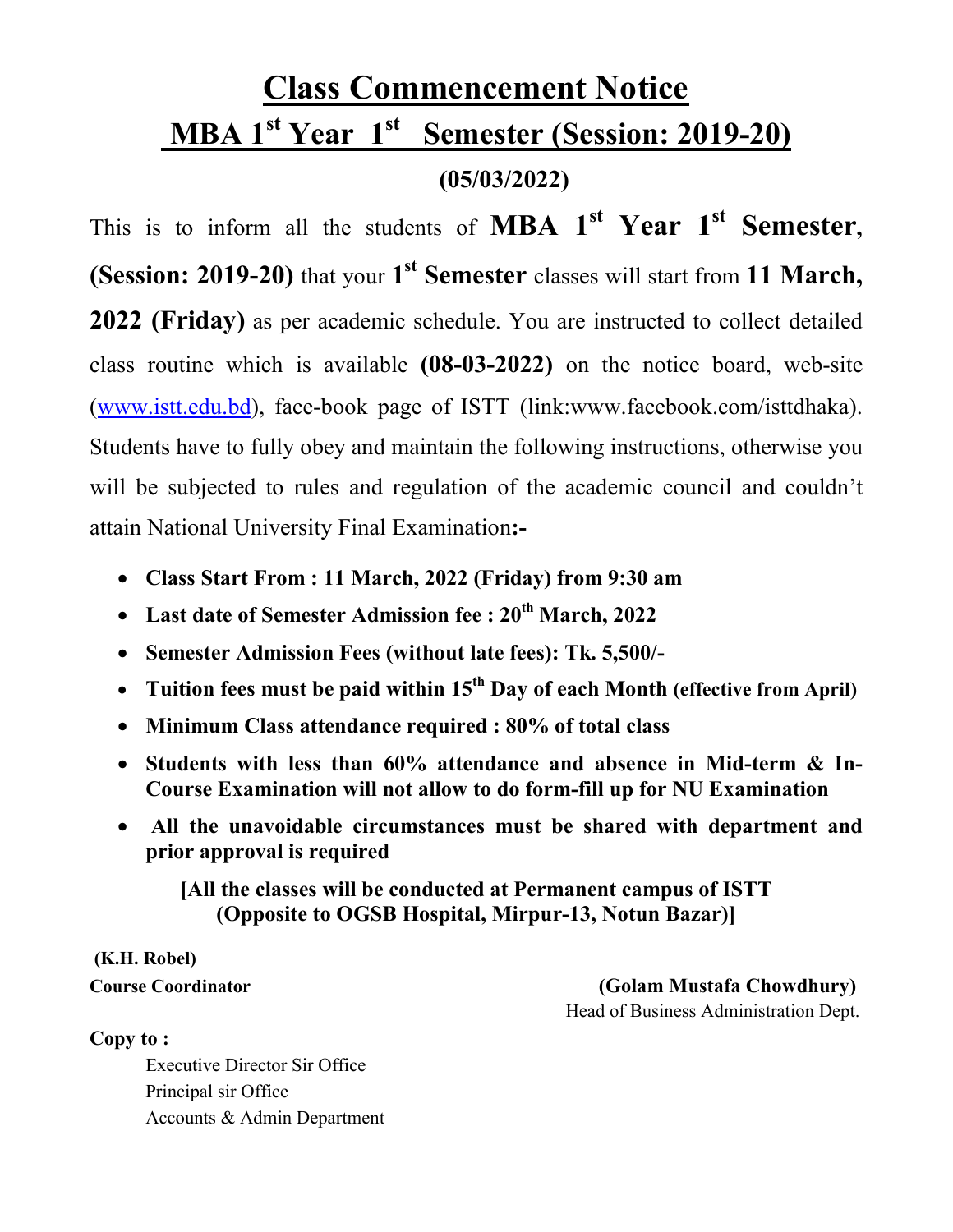## **Academic Calendar MBA 1st Year 1st Semester (Session: 2019-20) (05/03/2022)**

This is to inform all the students of **MBA**  $1^{st}$  **Year**  $1^{st}$  **Semester**, **(Session: 2019-20)** that your 1<sup>st</sup> Semester classes will start from 11 March, **2022 (Friday)** as per academic schedule. You are instructed to collect detailed class routine which is available **(08-03-2022)** on the notice board, web-site (www.istt.edu.bd), face-book page of ISTT (link:www.facebook.com/isttdhaka). **Important academic activities and dates are given below:**

| • Class Start           | $: 11th$ March, 2022 (Friday) from 9:30 am               |
|-------------------------|----------------------------------------------------------|
| • Mid-Term Examination  | $: 3rd$ week of June (Tentative : 17 <sup>th</sup> June) |
| • Admit card Collection | : Before or as on $15th$ June, 2022                      |
| • Result Published      | : Within 10 days after Examination                       |
| • In-course Final Exam  | $: 4th$ week of August (Tentative: $26th$ August)        |
| • Admit card Collection | : Before or as on $23rd$ August, 2022                    |
| • Class End             | : Before getting NU Final Exam. Routine                  |
|                         |                                                          |

#### **Notes:**

- Students with less than 60% attendance and remain absence in Mid-term & In-Course Examination will not allow to do form-fill up for NU Examination.
- You are instructed to talk with the Department for any type of query or assistance.

#### **[All the classes will be conducted at Permanent campus of ISTT (Opposite to OGSB Hospital, Mirpur-13, Notun Bazar)]**

 **(K.H. Robel) Course Coordinator** 

> **(Golam Mustafa Chowdhury)** Head of Business Administration Dept.

**Copy to :** 

Executive Director Sir Office Principal Sir Office Accounts & Admin Dept.